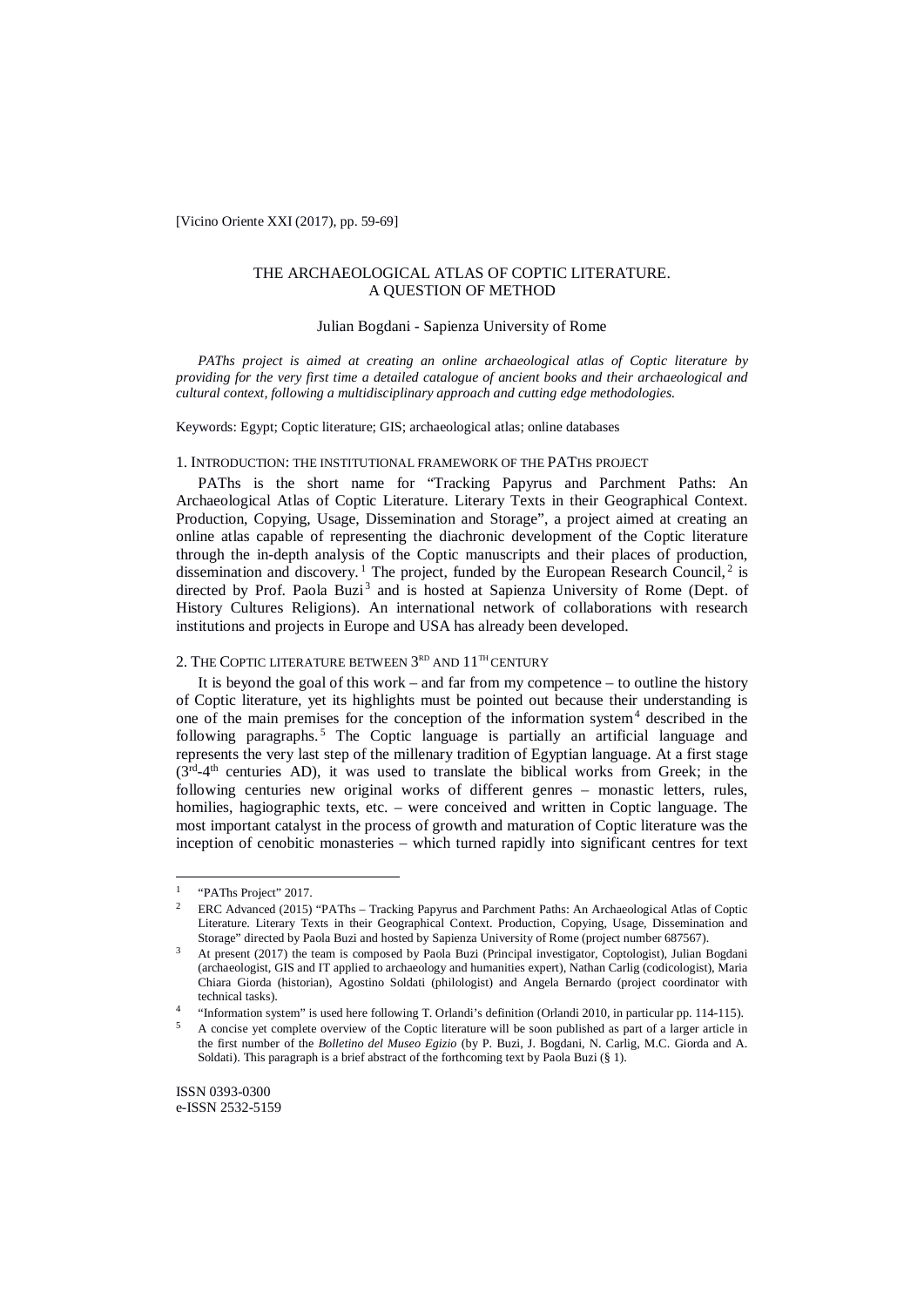production, replication and conservation – and the rupture of the Council of Chalcedon (451), which marked the starting point of the Coptic independent (and almost national) church. Important personalities – like Shenoute, archimandrite of an important monastery (the so-called White Monastery) near Panopolis – played a central role in the definition of a strong religious, national and cultural identity through literary production and dissemination.

The Arabic conquest did not, at first, influence the Coptic literary production, but, as time passed, Arabic language replaced slowly and progressively the Coptic one. At the beginning of the 11<sup>th</sup> century Coptic texts have begun to be translated into Arabic, marking the birth of the so-called Coptic-Arabic literature. For this reason, the  $11<sup>th</sup>$  century was chosen as the lower chronological limit of the PAThs project.

3. THE ARCHAEOLOGICAL ATLAS OF COPTIC LITERATURE: PROOF OF CONCEPT OF A MULTIDISCIPLINARY GEOGRAPHICAL INFORMATION SYSTEM

The principal goal of the PAThs project is to sketch the geography of Coptic literary production diachronically, which will be analysed through an innovative and interdisciplinary approach, combining extensively and for the very first time in this field of study philology, archaeology and digital humanities. This methodology will allow exploring the process of production, copying, dissemination, usage, transmission and preservation of Coptic works – with a special focus on hagiography and monastic literature – in relation to the actual geographical contexts of provenance of both texts and related writing supports.

The main efforts will be spent on creating an interactive, versatile and rigorously scientific archaeological atlas of Late Antique and Early Medieval Egypt, searchable at different chronological, regional and thematic levels. This is a geographical information system (GIS) freely available over the Internet and able to contain, display and analyse data of different provenance and typology, collected and maintained by specialists of different disciplines: philologists, codicologists, historians, linguists, archaeologists, IT experts, etc. Even though geography based platforms (GIS) have been in use since long time in the archaeological field for collecting, organising and sometimes also publishing data, they have been only sporadically used in literary and linguistic studies.<sup>6</sup> Yet, geographical representations – or more simply maps – have always been used as a formidable tool to better explain studies about history, literature, linguistics, etc. Probably the first, and surely the most famous, Geographical Information System applied to linguistics, is the one developed by Adolph Kirchhoff and published in 1887,<sup>7</sup> where areas of same Greek dialect are rendered with the same colours (fig. 1). Theses colours give the name of the epichoric variants of Greek alphabet. The geographical representation of Greek dialects contains in embryo all the future research theory about spatial analysis, modelling and mapping of literature and linguistic data.<sup>8</sup> Furthermore, maps are something more than a powerful communication and visualization tool, they are an important research area of interest, first

<sup>6</sup> Gregory - Healey 2007; Gregory - Hardie 2011; Martí-Henneberg 2011a; Martí-Henneberg 2011b; Kretzschmar 2013; Murrieta-Flores *et al.* 2017; Bodenhamer - Corrigan - Harris 2010.  $\overline{6}$ 

Kirchhoff 1887.

<sup>8</sup> For a summary of GIS applications to Literature studies, see Kretzschmar 2013.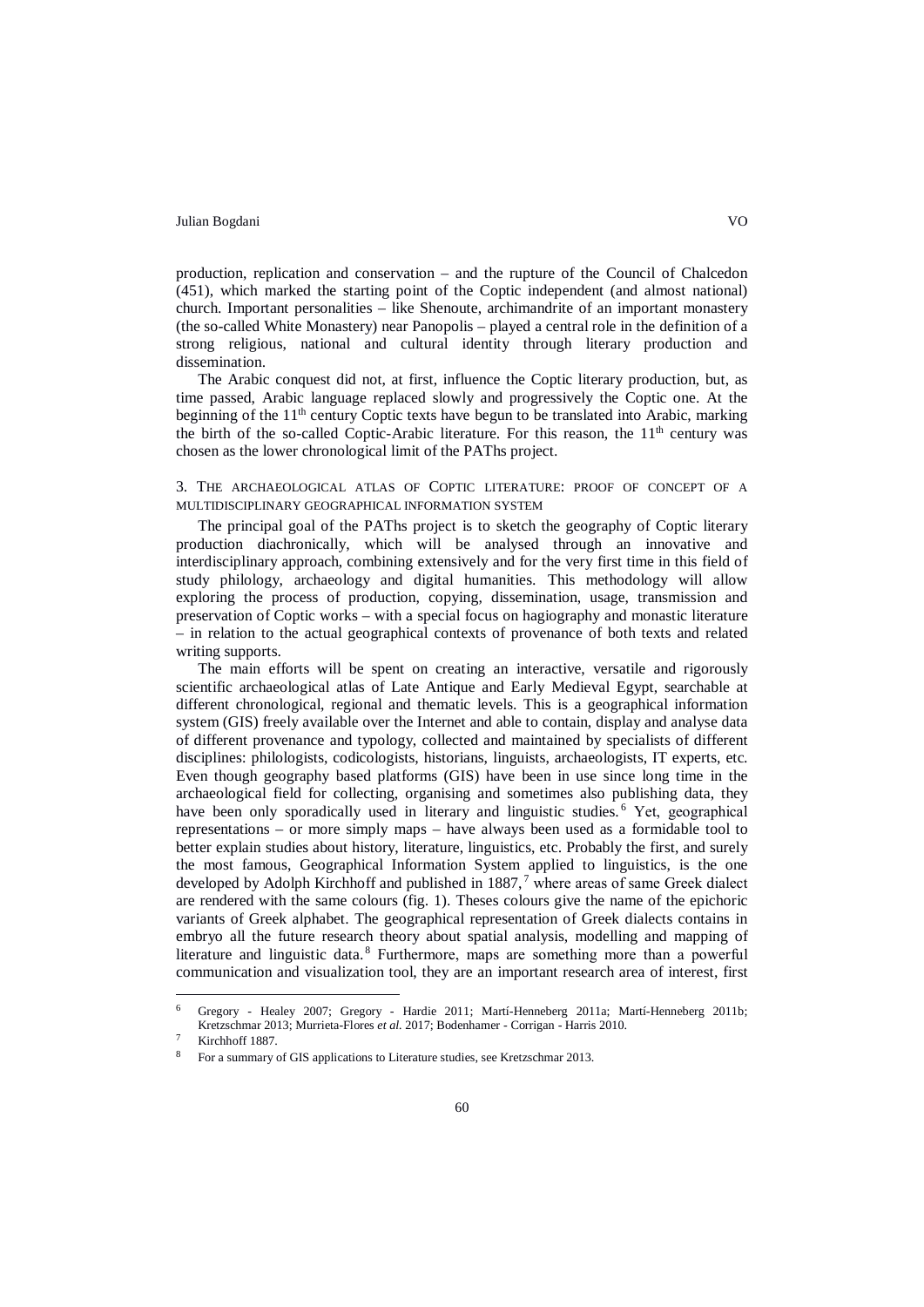of all because "mapping constructs the world it represents, selectively, therefore shaping thought and guiding action". <sup>9</sup>

As far as it concerns Coptic literature, the PAThs project stands on the shoulders of an important and pioneering project, i.e. Tito Orlandi's *Corpus dei Manoscritti Copti Letterari*  $(CMCL)^{10}$  (fig. 2). It is a leading work aimed at creating a digital archive of Coptic texts, providing – for the very first time – stable 4-digits identifiers for all Literary and Patristic works written in Coptic, at present known as *Clavis Coptica* or *Clavis Patrum Copticorum*. <sup>11</sup> Encoded texts, manuscript photos, a list of bibliographic records, a list of Coptic authors and other valuable information complete this archive that is continuously being updated. CMCL is not only a starting point, it is also an endless source of highquality digital information and provides important theoretical basis for all the further steps of the PAThs project.

Representing Coptic literary works in their geographical and cultural context means that geography and positioning are key features of this project. Possibly, every single element should be somehow placed somewhere in the geographical landscape, i.e. *georeferenced*. Literary works have been conceived, transcribed, transmitted and copied in specific places – monasteries mainly – known to us by archaeological or literary sources (fig. 3). Sometimes the archaeological record gives us detailed information about the last place where certain manuscripts were stored, some other times the manuscript itself tells us through its text about the author of the work, the scribe who transcribed it, the place where it was copied or the persons who financed its copying, usually a rather expensive task and consequently beneficial to the salvation of soul of the payer and thus worthy to be reported. Typically, these information are contained in specific parts of the books, like titles and colophons, where also dating clues can be found. Textual and archaeological data help thus to define the place (or places) where a manuscript and the work (or works) it contains belong. These places must be then identified and located on the Earth's surface and for each of them a couple of geographic coordinates should be acquired and stored. Once the manuscripts and literary works have been georeferenced, they can be analysed and used to dynamically create thematic maps, which can be of great help to better focus and identify important clusters of the Coptic literature production and dissemination.

Maps can as well be used as a basis for further analyses by connecting dots representing the *places* with lines representing series of relations – both physical and cultural – joining these places to each other to form a network capable of visually describing the creation and circulation process of the literature in Late Antique and Early Medieval Egypt. Hopefully, these analyses will help illustrating the broader cultural, social and religious frame of the country.

 $\overline{a}$ 

 $^{9}$  McCarty 2004.

<sup>10</sup> Orlandi 2003; for a full list of Orlandi's works on Digital Humanities see Orlandi, n.d.

<sup>11</sup> Titles recorded in manuscripts are not apt to univocally distinguish different works. In many cases, they have been arranged at a later time to put order in the previous literary tradition (Buzi 2016, 205-206). In some other cases a work has been labelled with more than one title, and other times the title has been treated by modern editors as part of the work's content. This is – very briefly – the main reason for the urgent need of a new and impersonal naming system. Tito Orlandi (2008) in his CMCL opted for a 4 digits numeric identifier namespaced by CC (Clavis Coptica), es. CC 0001.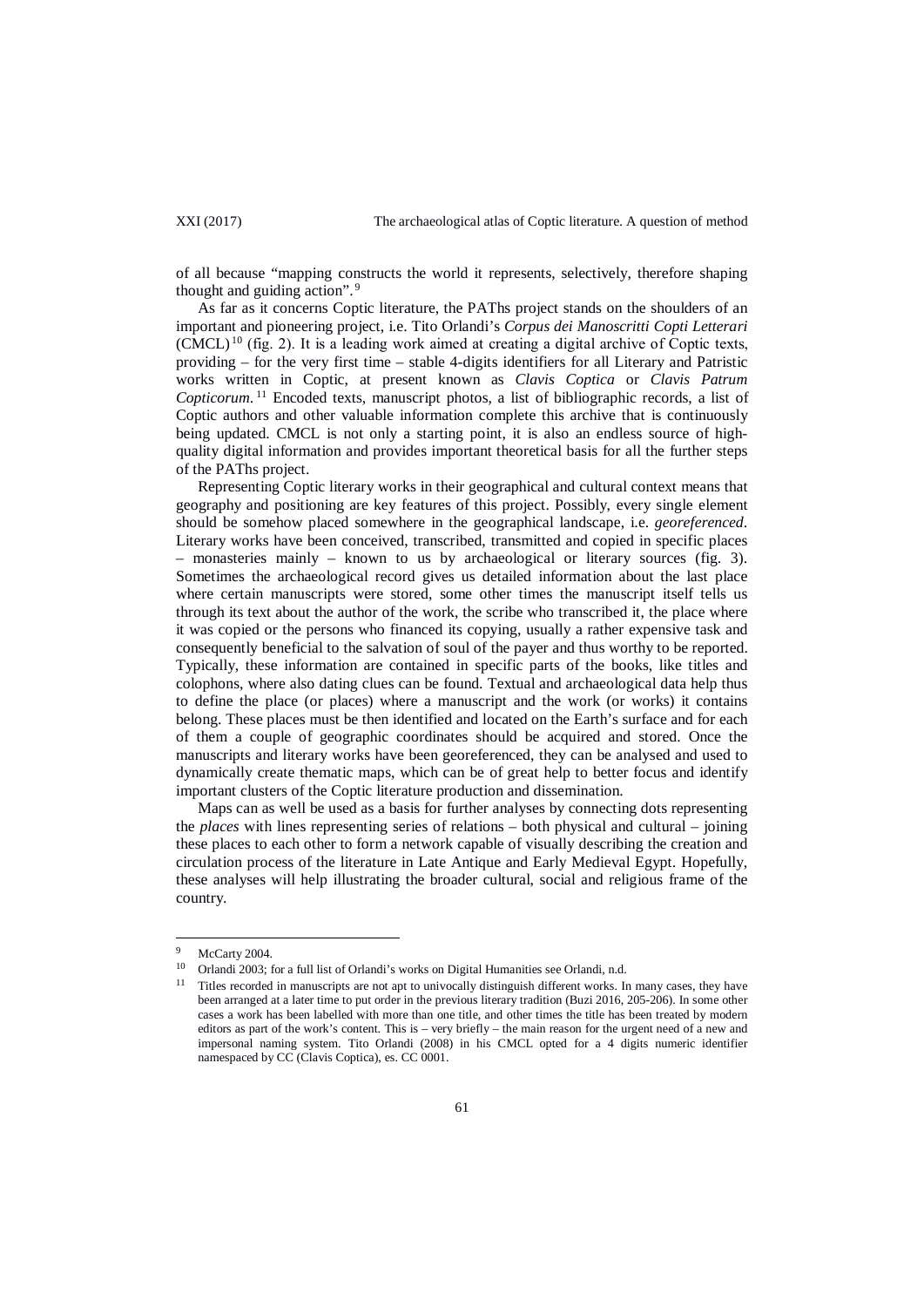This particular aspect can be further clarified by few and very simple examples. As far as the manuscripts are concerned, in the most fortunate cases, several places can be referred to them, such as the place where they were crafted and copied, the place where they were stored and the place where they were found. Their textual content could suggest as well other places related to the artefact, like temporary or permanent displacements from one monastery to another, or different cultural contexts perceivable by the contents, the dialects or palaeographic elements. It is true that, in most cases, all these "places" do coincide (which means that the manuscript has not "travelled" much), but the exceptions to this rule are of great importance, because they allow us to trace paths and connections through different ancient sites, scriptoria, monasteries and follow the book production and dissemination chain. Another meaningful example can be offered by considering the literary works that the manuscripts contain and carry.

Not only manuscripts but also literary works can receive a clearer light if represented in maps. Work, indeed, can be reproduced in multiple copies and versions (i.e. manuscripts), copied several times in several places and different periods. A geographical visualization and spatial analysis of the spread of a certain work in one or more reference chronological period will surely provide an important evidence and strong basis for any historical evaluation of the work itself, its antique circulation and appeal and by consequence its original and perceived meaning over time.

These two cases represent a valid and very immediate example of how literature and its principal vehicle – the books – can be georeferenced, and how vice-versa the geographical visualization can help to better understand and deepler analyse texts and their cultural context.

Books, manuscripts in our case, are a special kind of archaeological source because, in addition to standard information conveyed by their substance, the texts they carry provide an entirely new set of valuable elements for the reconstruction of the ancient landscapes. As far as "places" are concerned, texts – if carefully indexed – are tremendously useful either in better defining ancient landscape and geography or building a new one from scratch, be it real, plausible or entirely fiction. The geography of text can at a later time be overlapped and compared with the "real" one, the geography reconstructed by traditional archaeological means, in order to better analyse and comprehend the Egyptian physic and cultural landscape in Late Antique and Early Medieval era.

#### 4. TOOLS AND METHODOLOGY

The information system of the PAThs project is organised to have a tripartite structure at its core, formed by three online platforms: a centralised database, an atlas and a web portal. These three elements are strictly related: the database (DB) is a subset of the Atlas (A) and the atlas a subset of the web portal (P): DB  $\subseteq$  A  $\subseteq$  P (fig. 4).

Some more explanation is needed because each set is implemented differently and serves different purposes. The very hard core of the entire platform is an online relational database system, able to contain and analyse all primary data migrated from precedents projects – first and foremost the already mentioned CMCL project – or produced *ad hoc*. The principal entities of the database describe in details manuscripts, works, authors, places, people and bibliographical references, but the general ontology is open to further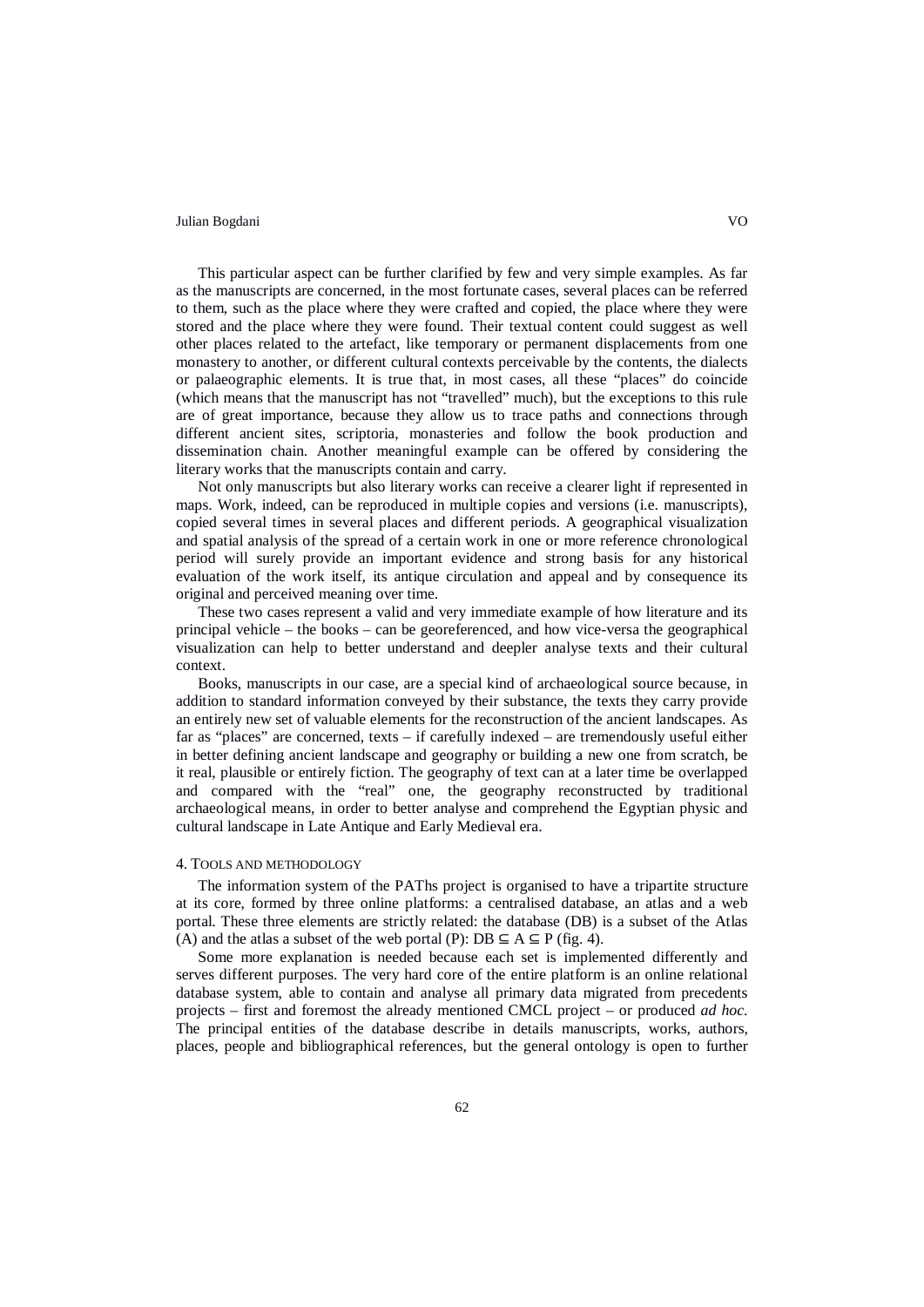$\overline{a}$ 

enhancement that the research project might and will suggest. The different entities are strictly connected to each other by logical rules – the edges of an oriented graph – that have been made object of deep methodological analysis. This paper is not the most appropriate place to fully describe the general schema, but some few and not complete examples could provide a glimpse of the methodological issues involved.

The *Manuscripts* entity collects information about ancient books in their original form and records their history from the moment the book was crafted until the moment it became an archaeological (or archive) evidence. It follows that there is no inevitable or mechanical correspondence between the manuscript that we can leaf through today and the manuscript described in the database: the original manuscript – i.e. the *codicological unit*  $12$  – can be reconstructed by juxtaposition of fragments scattered in several archives or libraries, or the present manuscript we hold in our hands can be the result of the union of more than one ancient books. This consideration makes the first important point, i.e. that a detailed physical – codicological – description is an essential step in the effort of identifying the original codicological units and providing each of them with a unique stable identifier. This is why a detailed set of codicological attributes has been included in the manuscript description.

Moreover, a manuscript can contain one or more literary works and consequently entity *Manuscripts* is linked by one-to-many 'contains' relationship with entity *Works*. The relationship between *Manuscripts* and *Persons* is more articulated because many known or unnamed individuals can be involved in the manuscript creation, circulation, modification or discovery, as the copyist, the bookbinder, the person who financed or ordered the crafting of the book, the recipient and beneficiary of the precious gift, etc. – not to consider persons (we might say characters) mentioned in the text itself. These links are mapped as many-to-many qualified relationships between entity *Manuscripts* and entity *Persons*. I have already mentioned the problematic, but essential, linking system between *Manuscripts* and *Places*, a core issue for the georeferencing of the dataset and subsequently for the creation of the atlas. Links are therefore a fundamental focal point of the entire project and they are not only inward-looking: a series of external references to important projects are being set, in order to make the PAThs database a node of a broader network. Each object of the database will be linked to well known identifiers from other databases, if available, such as the already mentioned CMCL, *Trismegistos*, Leuven Database of Ancient Books (LDAB), *List of Coptic Biblical Manuscripts*, *Clavis Patrum Graecorum*, *Clavis Apocryphorum Novi Testamenti*, *Clavis Apocryphorum Veteris Testamenti*, *Bibliotheca Hagiographica Orientalis, Bibliotheca Hagiographica Graeca*, *Bibliotheca Hagiographica Latina, Pleiades*, Geonames, etc.. The ambitious goal of this structure is that of creating, for each database  $row - i.e.$  for each 'object' considered  $- a$  rich set of metadata and possibly of semantic triples able to turn the database into an open linked data repository. The above example is incomplete and representative of only a part of the entire information system, which is conceived as a decentralised platform where each node can be placed at the centre of the analysis and made object of a thorough study (fig. 5).

<sup>&</sup>lt;sup>12</sup> The term "codicological unit" is used here in perfect accordance to T. Orlandi's definition in Orlandi 2008, 7-11.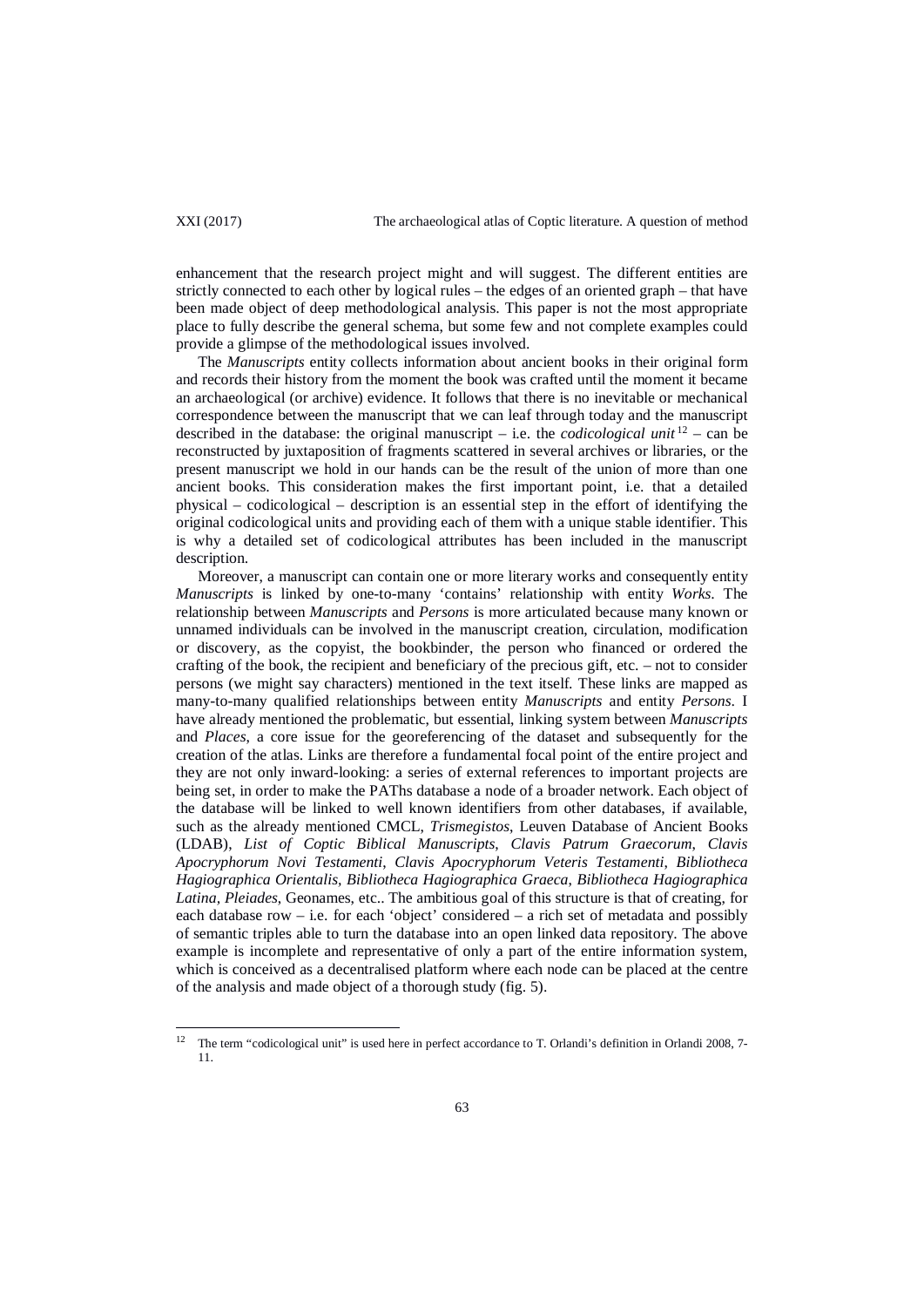It should be clear enough now that the geographical representation – the Atlas – is a fundamental goal of the project and an impressing visual and analysis tool, able to capture and depict the complexity of the collected and analysed data. Technically speaking, the Atlas will be built on top of the main database, wrapping it and extending it with geographical functionality and interfaces. Users should be able to display preset filters on data, but also build their own by using friendly search forms. Specific base maps can be used to better contextualise the data. Commercial online platforms, such as Google Maps, Bing Maps, Open Street Maps, or similar services, may provide a very simple to use and high quality basis for online cartographic projects, yet these tools do not refer to the ancient landscape and geography. New interesting research and collaborative projects are making available map tiles and ready to use GIS data specifically related to the ancient world. The most important among others are Pelagios, <sup>13</sup> available at [http://commons.pelagios.org,](http://commons.pelagios.org/) the Digital Atlas of the Roman Empire by the Lund University [\(http://dare.ht.lu.se/\)](http://dare.ht.lu.se/) and the Ancient World Mapping Center of the University of North Carolina at Chapel Hill [\(http://awmc.unc.edu/\)](http://awmc.unc.edu/).

By far, the most important output result will be the dynamic maps, where geographical data can be easily visualised and queried; other important non geographical data, as lists, authority files etc., will be showed in a more traditional tabular form. When possible, also diagrams, graphs, plain and tree-structured layouts will be made available to generic users in the web portal; these are powerful tools for data analysis and visualization, capable of providing easy access to rich and articulated datasets. The web site is, in fact, the most external layer of this structure; it wraps and contains the other layers and enriches their contents with general and practical information about the project and – most important – with metadata about the structure of the database and atlas and practical information on how to query and extract useful information and a complete and updated handbook, which is a tool of great importance for the correct use and comprehension of all available resources and tools. The web portal will also contain a complete formal statement of all the methodological issues encountered and of the solutions adopted. <sup>14</sup>

#### 5. CONCLUSIONS

 $\overline{a}$ 

If the reconstruction of the Egyptian Late Antique and Early Medieval (or Coptic) physical (archaeological) and cultural (literary) landscape is the ultimate goal of the PAThs project, the archaeological atlas of Coptic literature is the instrument chosen to reach this important objective, while the interdisciplinary approach, the fruitful dialogue with similar and parallel projects and the collaborative aptitude are the most appropriate methodological approaches capable of keeping the research on the straight path towards this purpose. From this point of view, the PAThs project has the ambition to assume a pivotal position between past and ongoing peer projects, encouraging collaboration, data-sharing and partnership in order to provide a solid cornerstone on which to build a sound scientific research.

<sup>&</sup>lt;sup>13</sup> Simon *et al.* 2016; Simon - Barker - Isaksen 2012.

<sup>14</sup> A first version of the Mission statement has been recently made available for free download at the following address: http://paths.uniroma1.it/download/?file=PAThs-Statement.pdf.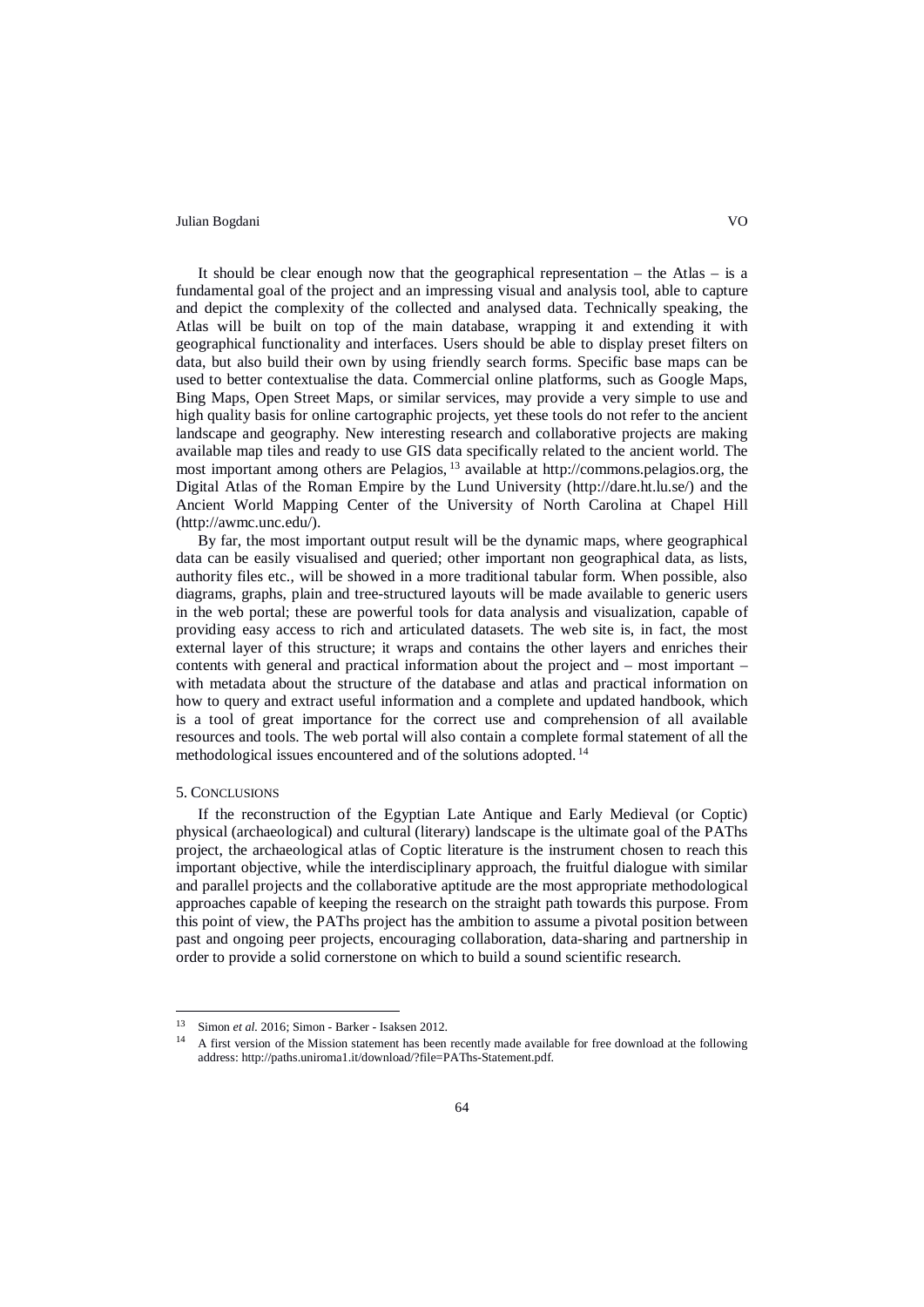#### **REFERENCES**

BODENHAMER, D.J. - CORRIGAN, J. - HARRIS, T.<br>2010 The Spatial Humanities-Gis and

2010 *The Spatial Humanities-Gis and the Future of Humanities Scholarship*, Bloomington 2010.

BUZI, P.

- 2016 Titoli e colofoni: riflessioni sugli elementi paratestuali dei manoscritti copti saidici: A. SIRINIAN - P. BUZI - G. SHURGAIA (eds.), *Colofoni armeni a confronto: le sottoscrizioni nei manoscritti in ambito armeno e nelle altre tradizioni scrittorie del mondo mediterraneo. Atti del colloquio internazionale, Bologna, 12-13 Ottobre 2012*, Roma 2016, pp. 203-217. GREGORY, I. N. - HARDIE, A.
- 2011 Visual GISting: Bringing Together Corpus Linguistics and Geographical Information Systems: *Literary and Linguistic Computing* 26/3 (2011), pp. 297-314. Doi:10.1093/llc/fqr022.
- GREGORY, I. N. HEALEY, R.J.
- 2007 Historical GIS: Structuring, Mapping and Analysing Geographies of the Past: *Progress in Human Geography* 31/5 (2007), pp. 638-653.
- KIRCHHOFF, A.
- 1887 *Studien Zur Geschichte Des Griechischen Alphabets*, Gütersloh 1887.
- KRETZSCHMAR,JR.W.A.
- 2013 GIS for Language and Literary Study: K.M. PRICE R. SIEMENS (eds.), *Literary Studies in the Digital Age*, New York 2013. Doi:10.1632/lsda.2013.7.
- MARTÍ-HENNEBERG,J.
- 2011a Geographical Information Systems and the Study of History: *Journal of Interdisciplinary History* 42 (2011), pp. 1-13. Doi: 10.1162/JINH\_a\_00202.
- 2011b History and GIS: Railways, Population Change, and Agricultural Development in Late Nineteenth Century Wales: M.J. DEAR (ed.), *GeoHumanities: Art, History, Text at the Edge of Place*, London 2011, pp. 251-266.

MCCARTY, W.<br>2004 Mo

- 2004 Modeling: A Study in Words and Meanings: S. SCHREIBMAN R. SIEMENS JOHN UNSWORTH (eds.), *A Companion to Digital Humanities*, Oxford 2004, pp. 254-272. www.digitalhumanities.org/companion/.
- MURRIETA-FLORES, P. DONALDSON, C. GREGORY, I.<br>2017 GIS and Literary History: Advancing Di
- 2017 GIS and Literary History: Advancing Digital Humanities Research through the Spatial Analysis of Historical Travel Writing and Topographical Literature: *Digital Humanities Quarterly* 11, 1 (2017)[. eprints.lancs.ac.uk/83020/1/GIS\\_and\\_Literary\\_History\\_print.pdf.](http://eprints.lancs.ac.uk/83020/1/GIS_and_Literary_History_print.pdf) ORLANDI, T.
- n.d. Pubblicazioni Di Tito Orlandi Relative all'Informatica Umanistica. www.cmcl.it/~orlandi/pubinf.html.
- 2003 Modeling the Coptic Literature. The 'Corpus Dei Manoscritti Copti Letterari: *I&E 2002: Proceedings of the XIV Table Ronde Informatique et Égyptologie*, Pisa 2003. [www.cmcl.it/~orlandi/pubbli/pisa.doc.](http://www.cmcl.it/%7Eorlandi/pubbli/pisa.doc)
- 2008 *Coptic Texts Relating to the Virgin Mary. An Overview*, Roma 2008. [cmcl.it/~cmcl/virgin.pdf.](http://cmcl.it/%7Ecmcl/virgin.pdf)
- 2010 *Informatica testuale. Teoria e prassi*, Roma Bari.

PAThs Project

2017 Accessed February 14. paths.uniroma1.it.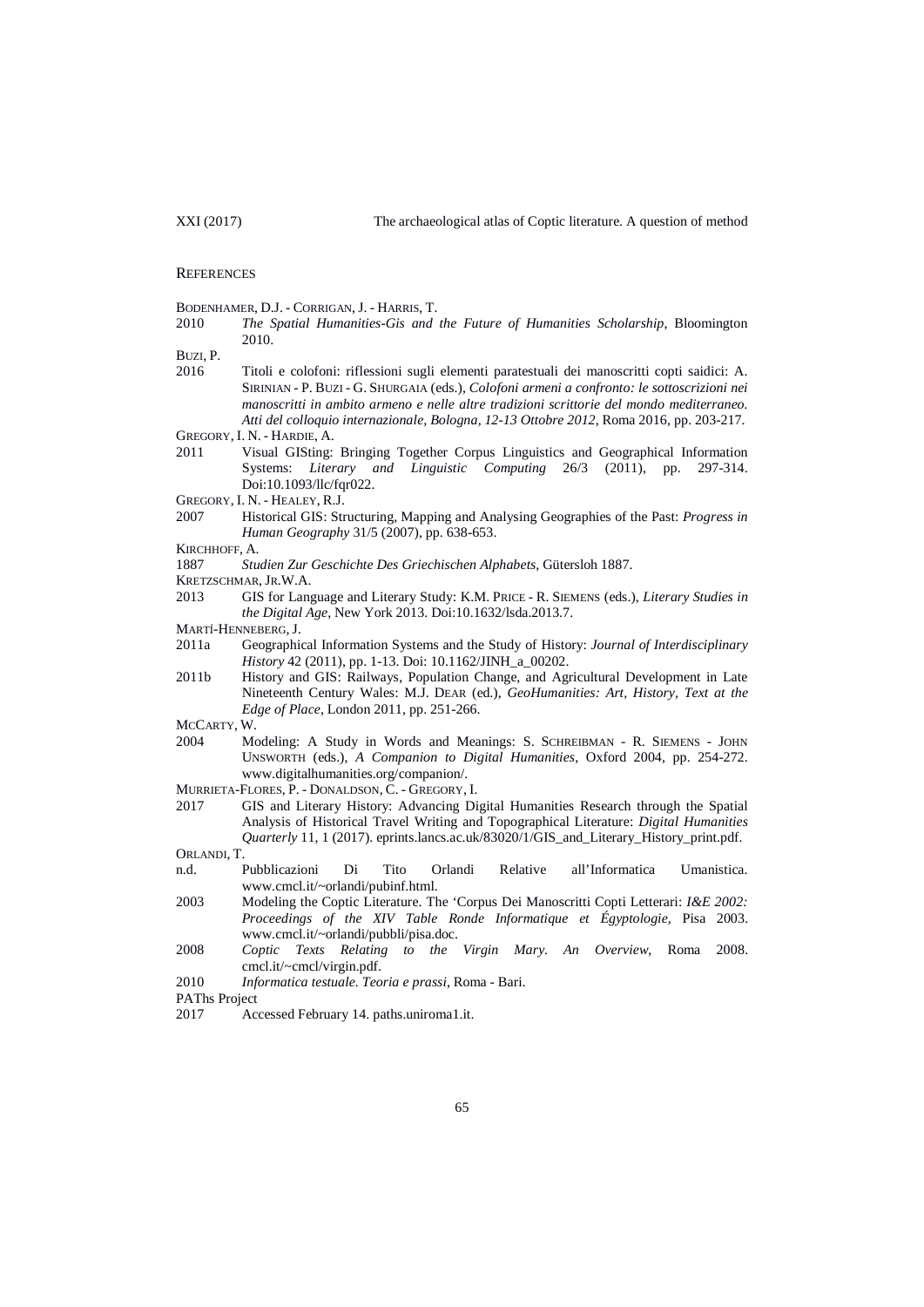- SIMON, R. BARKER, E. ISAKSEN, L.<br>2012 Exploring Pelagios: A Vi
- 2012 Exploring Pelagios: A Visual Browser for Geo-Tagged Datasets: *International Workshop on Supporting Users' Exploration of Digital Libraries, 23-27 September 2012*, Paphos 2012. oro.open.ac.uk/34496/1/pelagios\_suedl2012\_cyprus.pdf.
- SIMON, R. ISAKSEN, L. BARKER, E. DE SOTO CAÑAMARES, P.
- 2016 The Pleiades Gazetteer and the Pelagios Project: M. LEX BERMAN R. MOSTERN H. SOUTHALL (eds.), *Placing Names: Enriching and Integrating Gazetteers*, Bloomington 2016, pp. 97-109.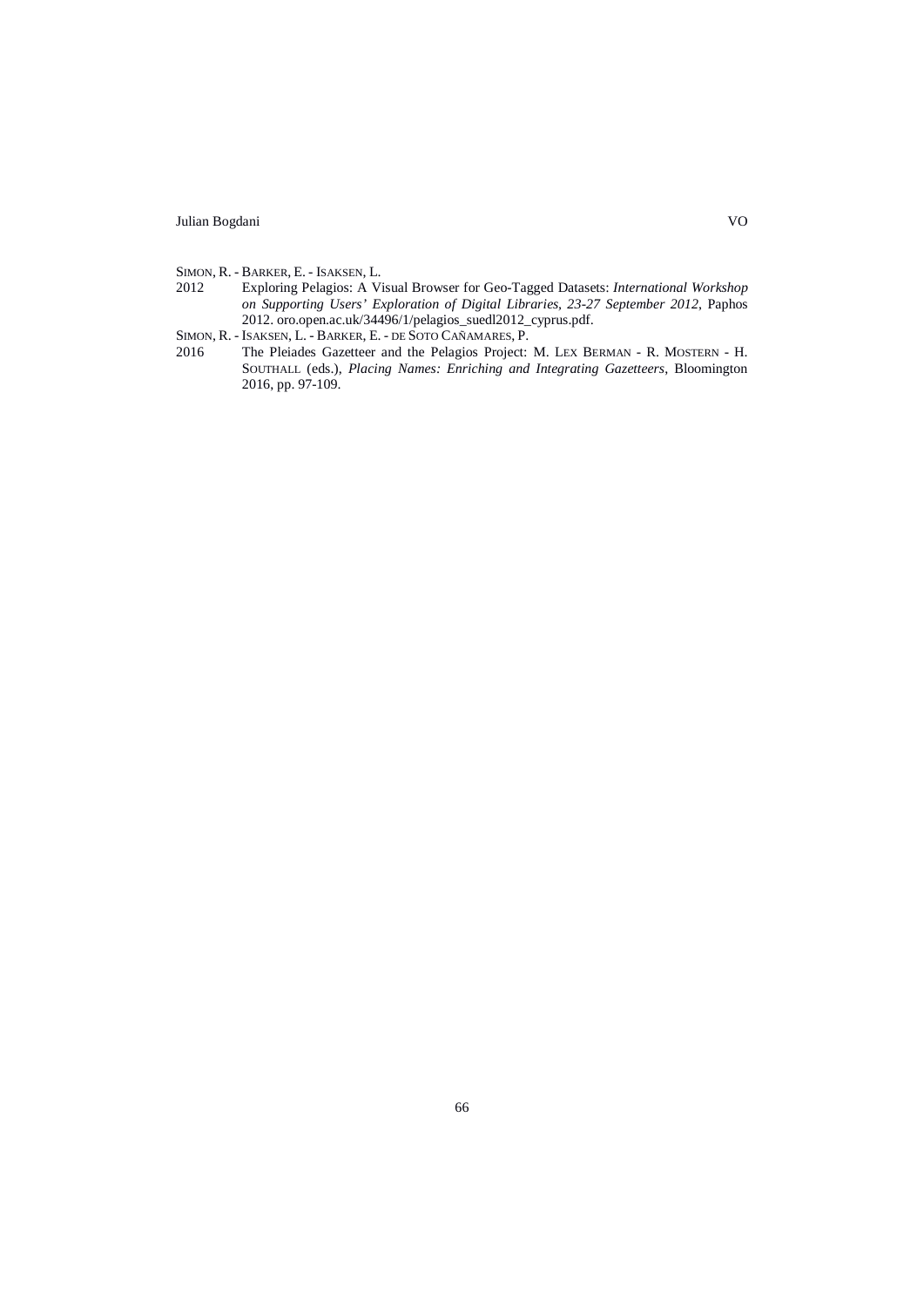## XXI (2017) The archaeological atlas of Coptic literature. A question of method



Fig. 1 - Map of Greek dialects (Kirchhoff 1887).



Fig. 2 - CMCL's homepage (http://www.cmcl.it/).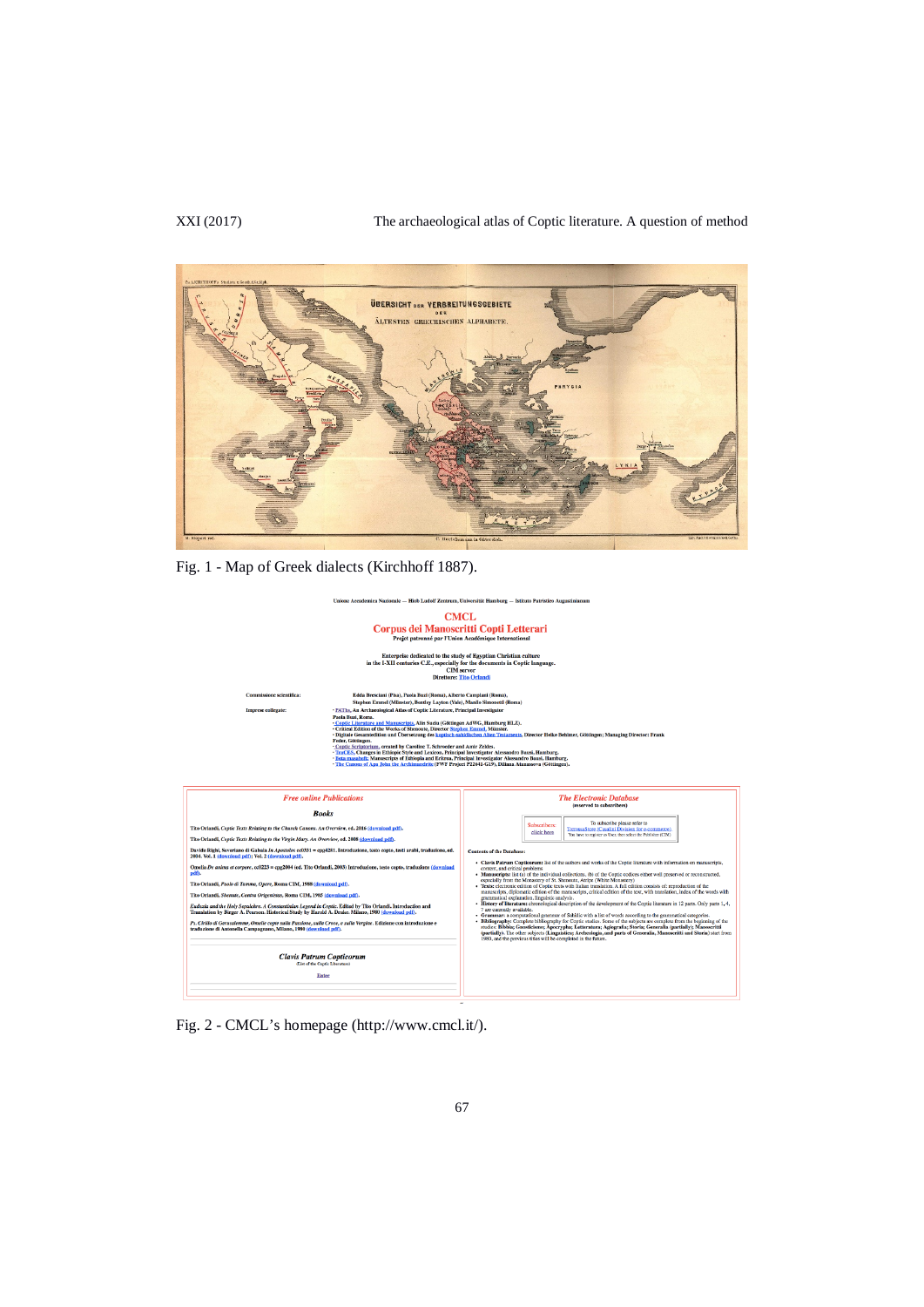

Fig. 3 - Sketch map of Coptic monasteries in Egypt (data from [https://books.coptic](https://books.coptic-treasures.com/)[treasures.com,](https://books.coptic-treasures.com/) basemap http://from commons.pelagios.org).